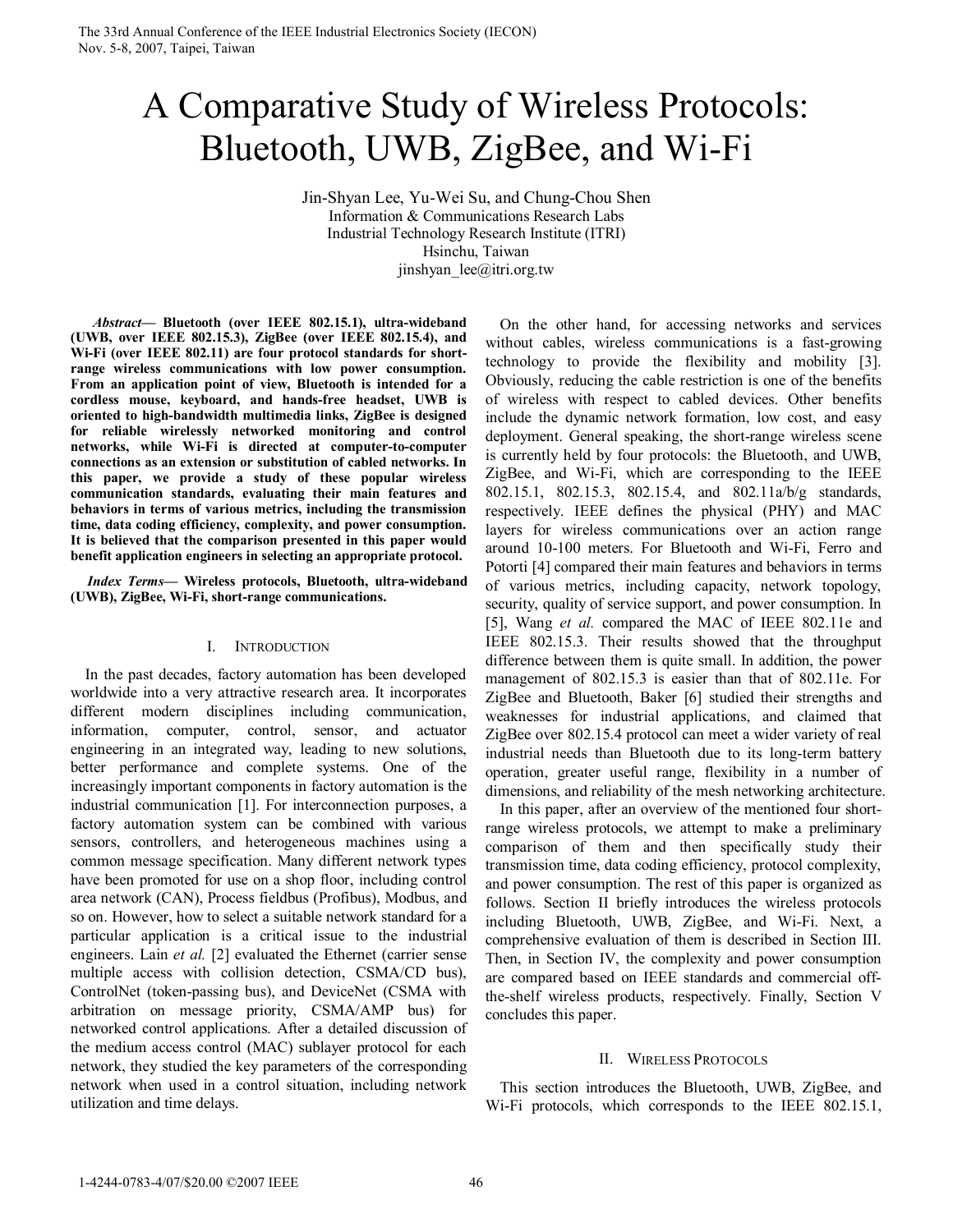802.15.3, 802.15.4, and 802.11a/b/g standards, respectively. The IEEE defines only the PHY and MAC layers in its standards. For each protocol, separate alliances of companies worked to develop specifications covering the network, security and application profile layers so that the commercial potential of the standards could be realized.

The material presented in this section is widely available in the literature. Hence, the major goal of this paper is not to contribute to research in the area of wireless standards, but to present a comparison of the four main short-range wireless networks.

## *A. Bluetooth over IEEE 802.15.1*

Bluetooth, also known as the IEEE 802.15.1 standard is based on a wireless radio system designed for short-range and cheap devices to replace cables for computer peripherals, such as mice, keyboards, joysticks, and printers. This range of applications is known as wireless personal area network (WPAN). Two connectivity topologies are defined in Bluetooth: the piconet and scatternet. A piconet is a WPAN formed by a Bluetooth device serving as a master in the piconet and one or more Bluetooth devices serving as slaves. A frequency-hopping channel based on the address of the master defines each piconet. All devices participating in communications in a given piconet are synchronized using the clock of the master. Slaves communicate only with their master in a point-to-point fashion under the control of the master. The master's transmissions may be either point-to-point or point-tomultipoint. Also, besides in an active mode, a slave device can be in the parked or standby modes so as to reduce power consumptions. A scatternet is a collection of operational Bluetooth piconets overlapping in time and space. Two piconets can be connected to form a scatternet. A Bluetooth device may participate in several piconets at the same time, thus allowing for the possibility that information could flow beyond the coverage area of the single piconet. A device in a scatternet could be a slave in several piconets, but master in only one of them.

# *B. UWB over IEEE 802.15.3*

UWB has recently attracted much attention as an indoor short-range high-speed wireless communication. [7]. One of the most exciting characteristics of UWB is that its bandwidth is over 110 Mbps (up to 480 Mbps) which can satisfy most of the multimedia applications such as audio and video delivery in home networking and it can also act as a wireless cable replacement of high speed serial bus such as USB 2.0 and IEEE 1394. Following the United States and the Federal Communications Commission (FCC) frequency allocation for UWB in February 2002, the Electronic Communications Committee (ECC TG3) is progressing in the elaboration of a regulation for the UWB technology in Europe. From an implementation point of view, several solutions have been developed in order to use the UWB technology in compliance with the FCC's regulatory requirements. Among the existing PHY solutions, in IEEE 802.15 Task Group 3a (TG3a), multiband orthogonal frequency-division multiplexing (MB-OFDM), a carrier-based system dividing UWB bandwidth to sub-bands,

and direct-sequence UWB (DS-UWB), an impulse-based system that multiplies an input bit with the spreading code and transmits the data by modulating the element of the symbol with a short pulse have been proposed by the WiMedia Alliance and the UWB Forum, respectively. The TG3a was established in January 2003 to define an alternative PHY layer of 802.15.3. However, after three years of a jammed process in IEEE 802.15.3a, supporters of both proposals, MB-OFDM and DS-UWB, supported the shut down of the IEEE 802.15.3a task group without conclusion in January 2006. On the other hand, IEEE 802.15.3b, the amendment to the 802.15.3 MAC sublayer has been approved and released in March 2006.

## *C. ZigBee over IEEE 802.15.4*

ZigBee over IEEE 802.15.4, defines specifications for lowrate WPAN (LR-WPAN) for supporting simple devices that consume minimal power and typically operate in the personal operating space (POS) of 10m. ZigBee provides self-organized, multi-hop, and reliable mesh networking with long battery lifetime [8-9]. Two different device types can participate in an LR-WPAN network: a full-function device (FFD) and a reduced-function device (RFD). The FFD can operate in three modes serving as a PAN coordinator, a coordinator, or a device. An FFD can talk to RFDs or other FFDs, while an RFD can talk only to an FFD. An RFD is intended for applications that are extremely simple, such as a light switch or a passive infrared sensor. They do not have the need to send large amounts of data and may only associate with a single FFD at a time. Consequently, the RFD can be implemented using minimal resources and memory capacity. After an FFD is activated for the first time, it may establish its own network and become the PAN coordinator. All star networks operate independently from all other star networks currently in operation. This is achieved by choosing a PAN identifier, which is not currently used by any other network within the radio sphere of influence. Once the PAN identifier is chosen, the PAN coordinator can allow other devices to join its network. An RFD may connect to a cluster tree network as a leave node at the end of a branch, because it may only associate with one FFD at a time. Any of the FFDs may act as a coordinator and provide synchronization services to other devices or other coordinators. Only one of these coordinators can be the overall PAN coordinator, which may have greater computational resources than any other device in the PAN.

# *D. Wi-Fi over IEEE 802.11a/b/g*

Wireless fidelity (Wi-Fi) includes IEEE 802.11a/b/g standards for wireless local area networks (WLAN). It allows users to surf the Internet at broadband speeds when connected to an access point (AP) or in ad hoc mode. The IEEE 802.11 architecture consists of several components that interact to provide a wireless LAN that supports station mobility transparently to upper layers. The basic cell of an IEEE 802.11 LAN is called a basic service set (BSS), which is a set of mobile or fixed stations. If a station moves out of its BSS, it can no longer directly communicate with other members of the BSS. Based on the BSS, IEEE 802.11 employs the independent basic service set (IBSS) and extended service set (ESS)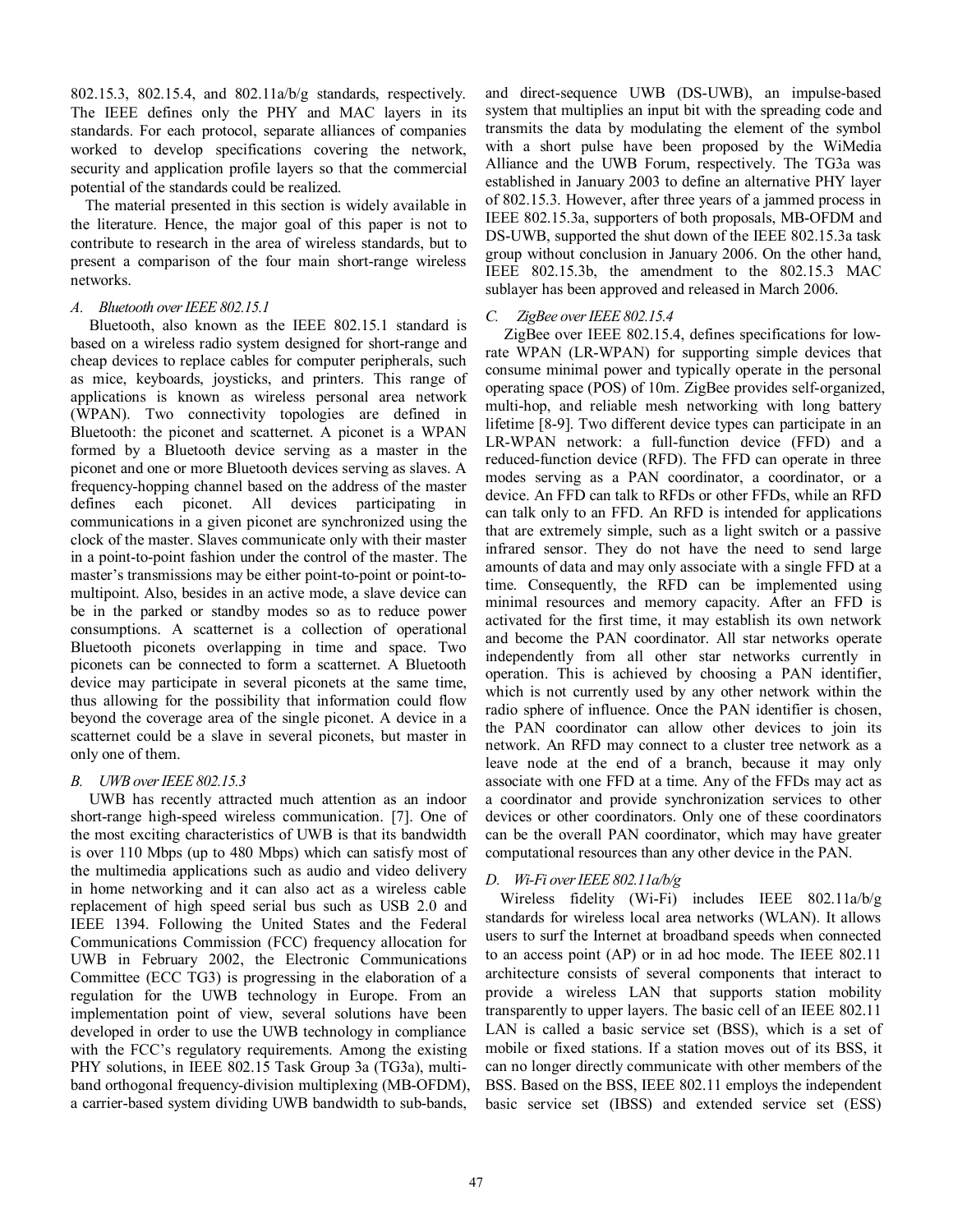network configurations. As shown in Fig. 1, the IBSS operation is possible when IEEE 802.11 stations are able to communicate directly without any AP. Because this type of IEEE 802.11 LAN is often formed without pre-planning, for only as long as the LAN is needed, this type of operation is often referred to as an ad hoc network. Instead of existing independently, a BSS may also form a component of an extended form of network that is built with multiple BSSs. The architectural component used to interconnect BSSs is the distribution system (DS). The DS with APs allow IEEE 802.11 to create an ESS network of arbitrary size and complexity. This type of operation is often referred to as an infrastructure network.

## III. COMPARATIVE STUDY

Table I summarizes the main differences among the four protocols. Each protocol is based on an IEEE standard. Obviously, UWB and Wi-Fi provide a higher data rate, while Bluetooth and ZigBee give a lower one. In general, the Bluetooth, UWB, and ZigBee are intended for WPAN communication (about 10m), while Wi-Fi is oriented to

WLAN (about 100m). However, ZigBee can also reach 100m in some applications.

FCC power spectral density emission limit for UWB emitters operating in the UWB band is -41.3 dBm/Mhz. This is the same limit that applies to unintentional emitters in the UWB band, the so called Part 15 limit. The nominal transmission power is 0 dBm for both Bluetooth and ZigBee, and 20 dBm for Wi-Fi.



Fig. 1. IBSS and ESS configurations of Wi-Fi networks.

| Standard                    | <b>Bluetooth</b>       | <b>UWB</b>                              | <b>ZigBee</b>                           | Wi-Fi                                                           |
|-----------------------------|------------------------|-----------------------------------------|-----------------------------------------|-----------------------------------------------------------------|
| IEEE spec.                  | 802.15.1               | 802.15.3a *                             | 802.15.4                                | 802.11a/b/g                                                     |
| Frequency band              | 2.4 GHz                | 3.1-10.6 GHz                            | 868/915 MHz; 2.4 GHz                    | 2.4 GHz; 5 GHz                                                  |
| Max signal rate             | 1 Mb/s                 | 110 Mb/s                                | 250 Kb/s                                | 54 Mb/s                                                         |
| Nominal range               | 10 <sub>m</sub>        | 10 <sub>m</sub>                         | $10 - 100$ m                            | 100 <sub>m</sub>                                                |
| Nominal TX power            | $0 - 10$ dBm           | $-41.3$ dBm/MHz                         | (-25) - 0 dBm                           | 15 - 20 dBm                                                     |
| Number of RF channels       | 79                     | $(1-15)$                                | 1/10; 16                                | 14 (2.4 GHz)                                                    |
| Channel bandwidth           | 1 MHz                  | 500 MHz - 7.5 GHz                       | 0.3/0.6 MHz; 2 MHz                      | 22 MHz                                                          |
| Modulation type             | <b>GFSK</b>            | <b>BPSK, QPSK</b>                       | BPSK (+ ASK), O-QPSK                    | <b>BPSK, QPSK</b><br>COFDM, CCK, M-QAM                          |
| Spreading                   | <b>FHSS</b>            | DS-UWB, MB-OFDM                         | <b>DSSS</b>                             | DSSS, CCK, OFDM                                                 |
| Coexistence mechanism       | Adaptive freq. hopping | Adaptive freq. hopping                  | Dynamic freq. selection                 | Dynamic freq. selection,<br>transmit power control<br>(802.11h) |
| Basic cell                  | Piconet                | Piconet                                 | <b>Star</b>                             | <b>BSS</b>                                                      |
| Extension of the basic cell | Scatternet             | Peer-to-peer                            | Cluster tree, Mesh                      | <b>ESS</b>                                                      |
| Max number of cell nodes    | 8                      | 8                                       | >65000                                  | 2007                                                            |
| Encryption                  | E0 stream cipher       | AES block cipher<br>(CTR, counter mode) | AES block cipher<br>(CTR, counter mode) | RC4 stream cipher<br>(WEP),<br>AES block cipher                 |
| Authentication              | Shared secret          | CBC-MAC (CCM)                           | CBC-MAC (ext. of CCM)                   | WPA2 (802.11i)                                                  |
| Data protection             | 16-bit CRC             | 32-bit CRC                              | 16-bit CRC                              | 32-bit CRC                                                      |

TABLE I COMPARISON OF THE BLUETOOTH, UWB, ZIGBEE, AND WI-FI PROTOCOLS

\* Unapproved draft.

• Acronyms: ASK (amplitude shift keying), GFSK (Gaussian frequency SK), BPSK/QPSK (binary/quardrature phase SK), O-QPSK (offset-QPSK), OFDM (orthogonal frequency division multiplexing), COFDM (coded OFDM), MB-OFDM (multiband OFDM), M-QAM (M-ary quadrature amplitude modulation), CCK (complementary code keying), FHSS/DSSS (frequency hopping/direct sequence spread spectrum), BSS/ESS (basic/extended service set), AES (advanced encryption standard), WEP (wired equivalent privacy), WPA (Wi-Fi protected access), CBC-MAC (cipher block chaining message authentication code), CCM (CTR with CBC-MAC), CRC (cyclic redundancy check).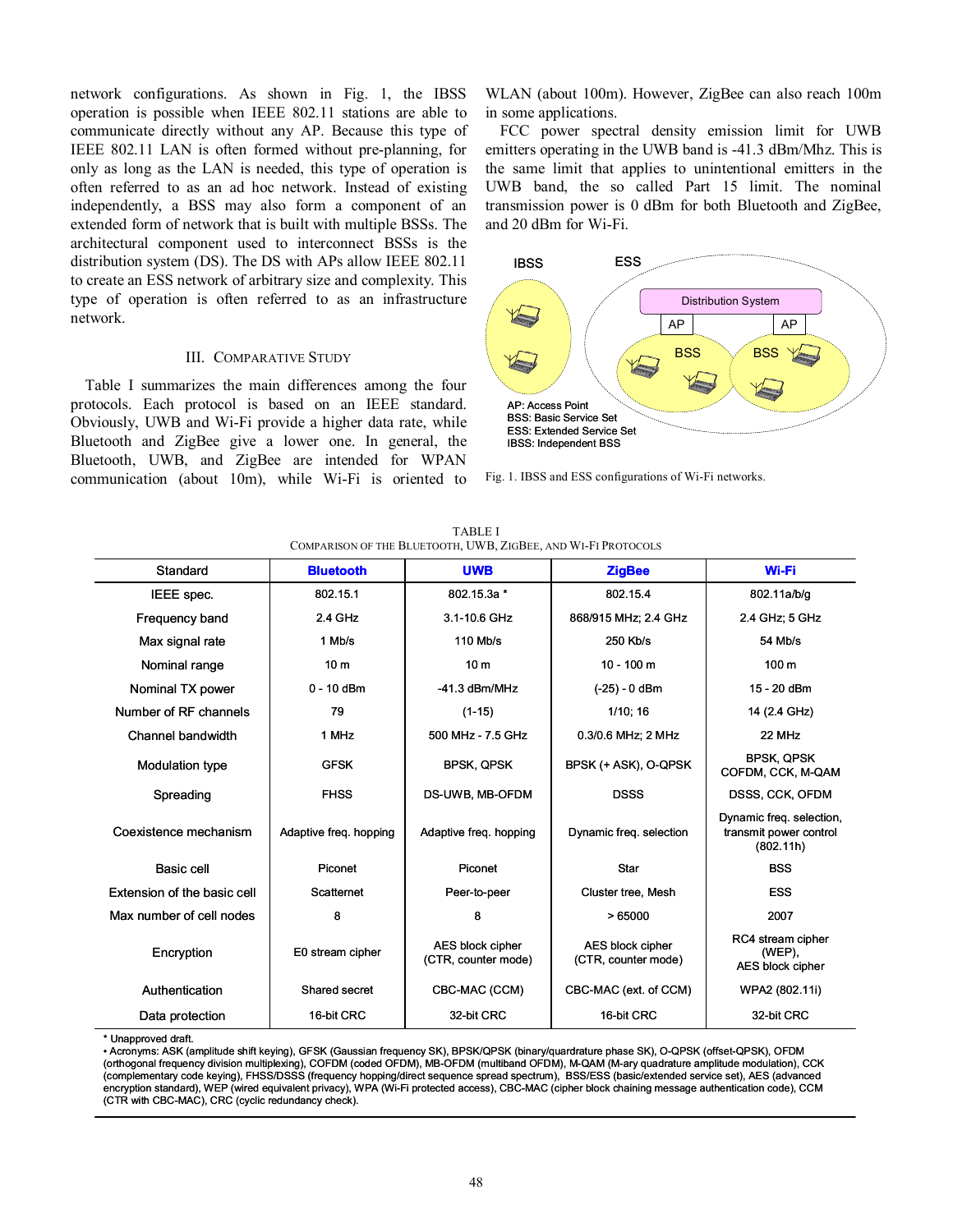## *A. Radio Channels*

Bluetooth, ZigBee and Wi-Fi protocols have spread spectrum techniques in the 2.4 GHz band, which is unlicensed in most countries and known as the industrial, scientific, and medical (ISM) band. Bluetooth uses frequency hopping (FHSS) with 79 channels and 1 MHz bandwidth, while ZigBee uses direct sequence spread spectrum (DSSS) with 16 channels and 2 MHz bandwidth. Wi-Fi uses DSSS (802.11), complementary code keying (CCK, 802.11b), or OFDM modulation (802.11a/g) with 14 RF channels (11 available in US, 13 in Europe, and just 1 in Japan) and 22 MHz bandwidth. UWB uses the 3.1-10.6 GHz, with an unapproved and jammed 802.15.3a standard, of which two spreading techniques, DS-UWB and MB-OFDM, are available.

#### *B. Coexistence Mechanism*

Since Bluetooth, ZigBee and Wi-Fi use the 2.4 GHz band, the coexistence issue must be dealt with. Basically, Bluetooth and UWB provide adaptive frequency hopping to avoid channel collision, while ZigBee and Wi-Fi use dynamic frequency selection and transmission power control. IEEE 802.15.2 discussed the interference problem of Bluetooth and Wi-Fi. Also, Sikora and Groza [10] provided quantitative measurements of the coexistence issue for ZigBee, Bluetooth, Wi-Fi, and microwave ovens. Shuaib *et al.* [11] focused on quantifying potential interferences between Zigbee and IEEE 802.11g by examining the impact on the throughput performance of IEEE 802.11g and Zigbee devices when coexisting within a particular environment. Moreover, Neelakanta and Dighe [12] presented a performance evaluation of Bluetooth and ZigBee collocated on an industrial floor for robust factory wireless communications.

#### *C. Network Size*

The maximum number of devices belonging to the network's building cell is 8 (7 slaves plus one master) for a Bluetooth and UWB piconet, over 65000 for a ZigBee star network, and 2007 for a structured Wi-Fi BSS. All the protocols have a provision for more complex network structures built from the respective basic cells: the scatternet for Bluetooth, peer-to-peer for UWB, cluster tree or mesh networks for ZigBee, and the ESS for Wi-Fi.

## *D. Security*

All the four protocols have the encryption and authentication mechanisms. Bluetooth uses the E0 stream cipher and shared secret with 16-bit cyclic redundancy check (CRC), while UWB and ZigBee adopt the advanced encryption standard (AES) block cipher with counter mode (CTR) and cipher block chaining message authentication code (CBC-MAC), also known as CTR with CBC-MAC (CCM), with 32-bit and 16-bit CRC, respectively.

In 802.11, Wi-Fi uses the RC4 stream cipher for encryption and the CRC-32 checksum for integrity. However, several serious weaknesses were identified by cryptanalysts, any wired equivalent privacy (WEP) key can be cracked with readily available software in two minutes or less, and thus WEP was superseded by Wi-Fi protected access 2 (WPA2), i.e. IEEE 802.11i standard, of which the AES block cipher and CCM are also employed.

## *E. Transmission Time*

The transmission time depends on the data rate, the message size, and the distance between two nodes. The formula for transmission time  $(\mu s)$  can be described as:

$$
T_{tx} = (N_{data} + (N_{data} / N_{maxPld} \times N_{ovhd})) \times T_{bit} + T_{prop}
$$
 (1)

where  $N_{data}$  is the data size,  $N_{maxPld}$  is the maximum payload size,  $N_{\text{ovhd}}$  is the overhead size,  $T_{\text{bit}}$  is the bit time, and  $T_{\text{prop}}$  is the propagation time between any two devices. For simplicity, the propagation time is negligible in this paper. The typical parameters of the four wireless protocols used for transmission time evaluation are listed in Table II. Note that the maximum data rate 110 Mbit/s of UWB is adopted from an unapproved 802.15.3a standard. As shown in Fig. 2, the transmission time for the ZigBee is longer than the others because of the lower data rate (250 Kbit/s), while UWB requires less transmission time compared with the others. Obviously, the result also shows the required transmission time is proportional to the data payload size and disproportional to the maximum data rate.

TABLE II TYPICAL SYSTEM PARAMETERS OF THE WIRELESS PROTOCOLS

| Standard                             | <b>Bluetooth</b>             | <b>UWB</b> | <b>ZigBee</b> | Wi-Fi       |
|--------------------------------------|------------------------------|------------|---------------|-------------|
| IEEE Spec.                           | 802.15.1                     | 802.15.3   | 802.15.4      | 802.11a/b/g |
| Max data rate (Mbit/s)               | 0.72                         | $110*$     | 0.25          | 54          |
| Bit time ( $\mu$ s)                  | 1.39                         | 0.009      | 4             | 0.0185      |
| Max data payload (bytes)             | 339 (DH5)                    | 2044       | 102           | 2312        |
| Max overhead (bytes)                 | 158/8                        | 42         | 31            | 58          |
| Coding efficiency <sup>+</sup> $(%)$ | 94.41                        | 97.94      | 76.52         | 97.18       |
| * Unapproved 802.15.3a.              | Where the data is 10K bytes. |            |               |             |



Fig. 2. Comparison of the transmission time versus the data size.

## *F. Data Coding Efficiency*

In this paper, the data coding efficiency is defined by the ratio of the data size and the message size (i.e. the total number of bytes used to transmit the data). The formula for data coding efficiency (%) can be described as: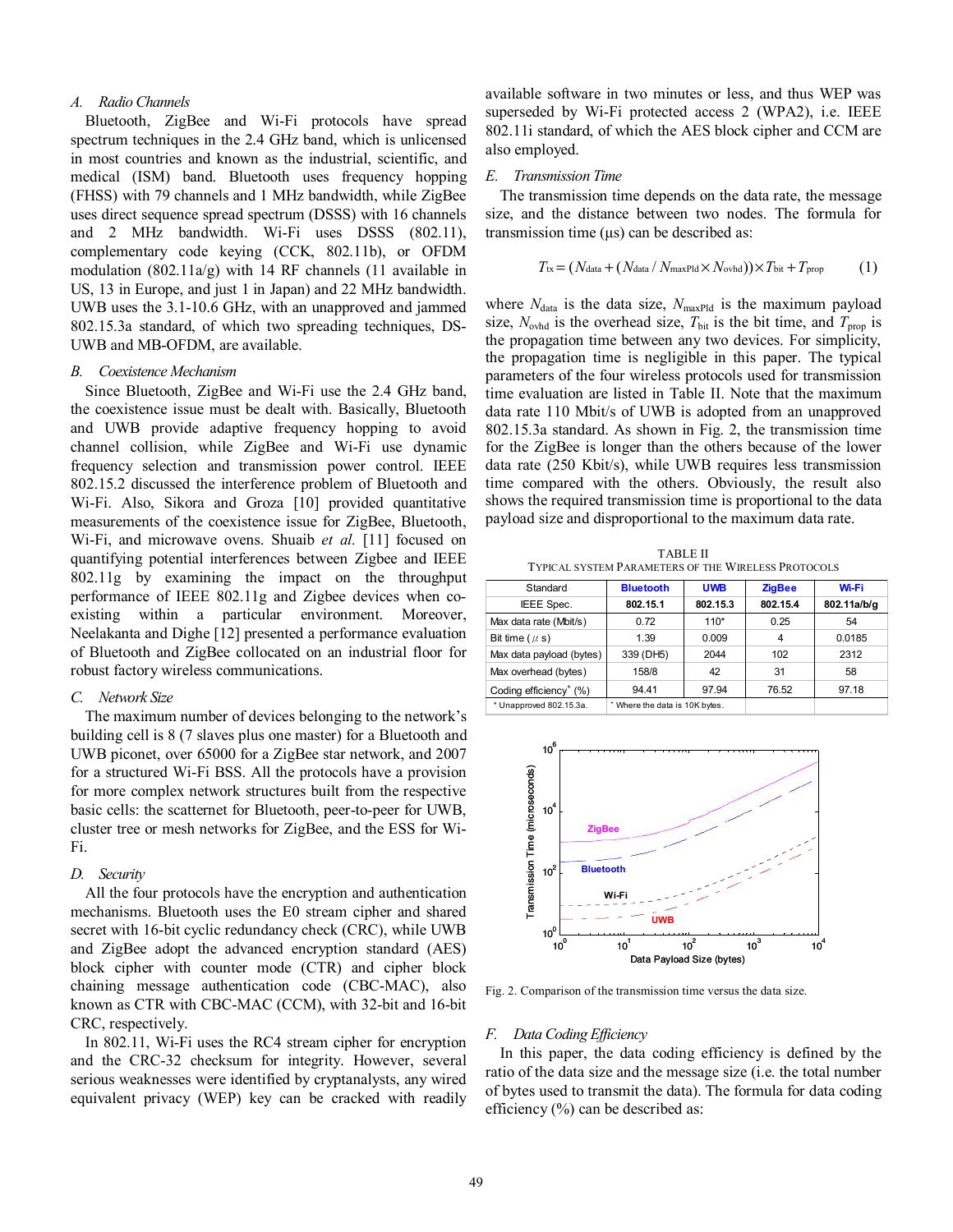$$
P_{\text{codEff}} = N_{\text{data}} / (N_{\text{data}} + (N_{\text{data}} / N_{\text{maxPld}} \times N_{\text{ovhd}}))
$$
 (2)

The parameters listed in Table II are also used for the coding efficiency comparison. Fig. 3 shows the data coding efficiency of the four wireless networks versus the data size. For small data sizes (around smaller than 339 bytes), Bluetooth is the best solution. Also, ZigBee have a good efficiency for data size smaller than 102 bytes. For large data sizes, Bluetooth, UWB, and Wi-Fi have much better efficiency of over 94%, as compared to the 76.52% of ZigBee (where the data is 10K bytes as listed in Table II). The discontinuities in Fig. 2 and 3 are caused by data fragmentation, i.e. the maximum data payload, which is 339, 2044, 102, and 2312 bytes for Bluetooth, UWB, ZigBee, and Wi-Fi, respectively. In a Wi-Fi infrastructure mode, note that most APs connect to existing networks with Ethernet, and therefore limit the payload size to the maximum Ethernet payload size as 1500 bytes. However, for a general comparison, an ad-hoc mode is assumed and the 2312 bytes is adopted in this paper.

For a wireless sensor network in factory automation systems, since most data size of industrial monitoring and control are generally small, (e.g. the temperature data in an environmental monitoring may required less than 4 bytes only), Bluetooth and ZigBee protocols may be a good selection (from a data coding efficiency point of view) in spite of their slow data rate.



Fig. 3. Comparison of the data coding efficiency versus the data size.

In this section, an evaluation of the Bluetooth, UWB, ZigBee, and Wi-Fi on different aspects is provided. It is important to notice that several slight differences exist in the available sources. For example, in the IEEE 802.15.4 standard, the action range is about 10m, while it is 70-300m in the released documents from ZigBee Alliance. Thus, this paper intends to provide information only, since other factors, such as receiver sensitivity and interference, play a major role in affecting the performance in realistic implementations.

## IV. PROTOCOL COMPLEXITY AND POWER CONSUMPTION

#### *A. Protocol Complexity*

In this paper, the complexity of each protocol is compared based on the numbers of primitives and events. Table III shows

the number of primitives and host controller interface (HCI) events for Bluetooth, and the numbers of MAC/PHY primitives for UWB, ZigBee, and Wi-Fi protocols. In the MAC/PHY layers, the Bluetooth primitives include client service access point (SAP), HCI SAP, synchronous connection-oriented (SCO) SAP, and logical link control and adaptation protocol (L2CAP) primitives. As shown in Fig. 4, the Bluetooth is the most complicated protocol with 188 primitives and events in total. On the other hand, ZigBee is the simplest one with only 48 primitives defined in 802.15.4. This total number of primitives is only about one fourth the number of primitives and events defined in Bluetooth. As compared with the Bluetooth, UWB, and Wi-Fi, the simplicity makes ZigBee very suitable for sensor networking applications due to their limited memory and computational capacity.

TABLE III NUMBER OF PRIMITIVES AND EVENTS FOR EACH PROTOCOL



UWB ZigBee Wi-Fi

Fig. 4. Comparison of the complexity for each protocol.

#### *B. Power Consumption*

Bluetooth

0

Bluetooth and ZigBee are intended for portable products, short ranges, and limited battery power. Consequently, it offers very low power consumption and, in some cases, will not measurably affect battery life. UWB is proposed for shortrange and high data rate applications. On the other hand, Wi-Fi is designed for a longer connection and supports devices with a substantial power supply. In order to practically compare the power consumption, four wireless products for which detailed characteristics are publicly available are briefly presented as an example, including BlueCore2 [13] from Cambridge Silicon Radio (CSR), XS110 [14] from Freescale, CC2430 [15] from Chipcon of Texas Instruments (TI), and CX53111 [16] from Conexant (previous Intersil's Prism). The current consumptions of the transmit (TX) and receive (RX) conditions for each protocol are shown in Table IV. The data shown are for particular products, although are broadly representative for examples of the same type. Fig. 5 indicates the power consumption in **mW** unit for each protocol. Obviously, the